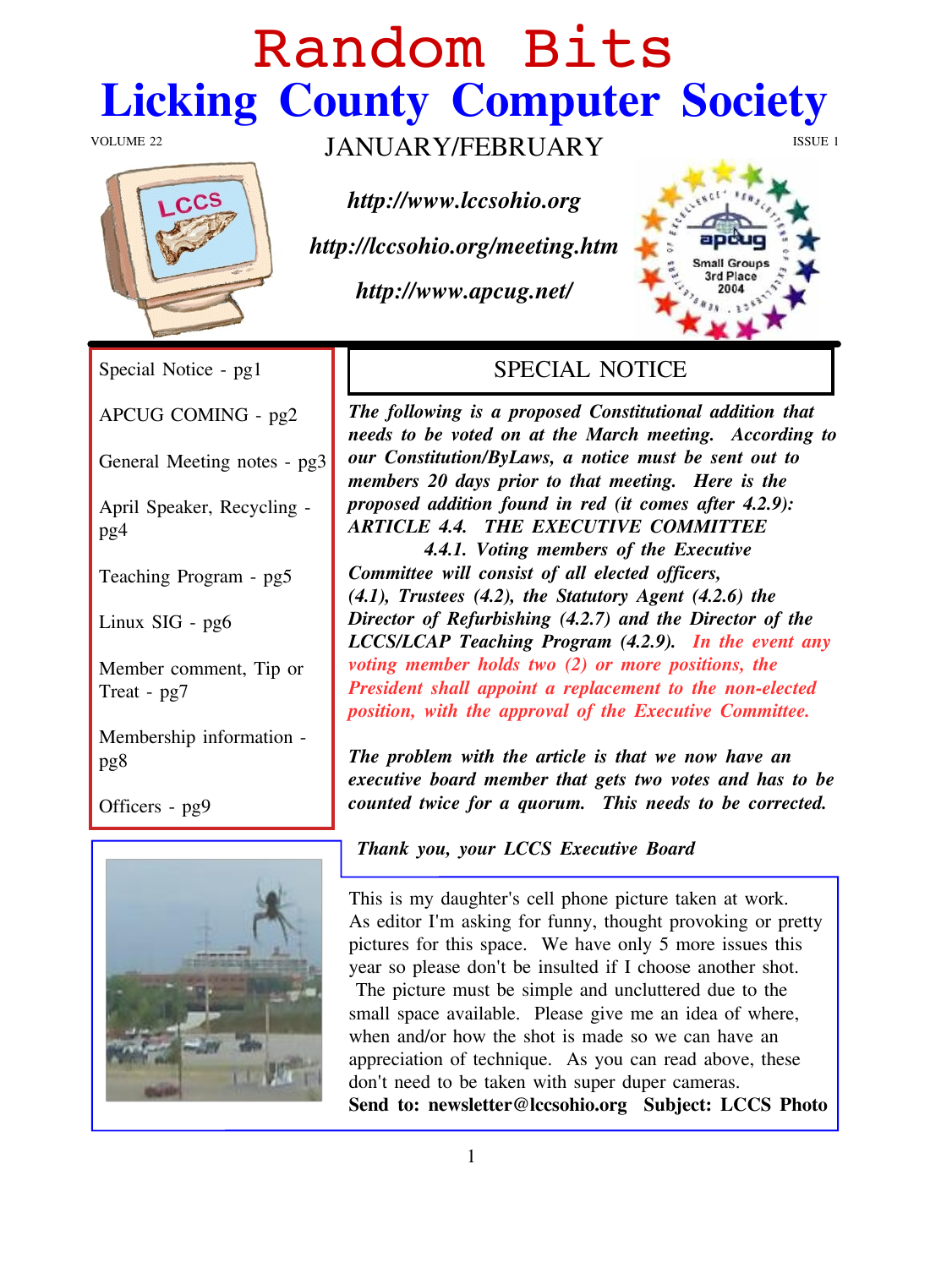

Aug 28th, 29th & 30th, 2009 OHIO MIDWEST COMPUTER CONFERENCE Robert Lee Vance, vanleer@horizonview.net

Last year at the annual APCUG (Association of Personal Computer Users Group) conference, the decision was made to no longer have an annual conference in Las Vegas but instead to have several regional events throughout the country. The events would be co-sponsored by local regional groups and APCUG.

We are planning a regional convention in the central Ohio area in Newark, Ohio We are a part of the APCUG (Association of Personal Computer Users Groups). Our region alone has 4261 members from 30 clubs, and we are confident members from other regions will also participate in this event.

Cherry Valley Lodge is hosting the event. **http://www.cherryvalleylodge.com/** 2299 Cherry Valley Rd SE, Newark, OH 43055, (740) 788-1200 or (800)-788-8008 The link

**http://cherryvalleylodge.com/banquet** provides a pdf file of room descriptions. Our conference will be running Aug 28th, 29th and 30th, 2009. Friday evening will be registration, a welcoming event, and also offer family time at the indoor water park. Most of the conference will be on Saturday the 29th with breakfast, lunch and dinner provided with breakout sessions in between meals. A vendor fare will be on Saturday evening. Sunday will offer additional

breakout sessions, door prize drawings & final wrap-up.

This link gives directions from CMH Columbus International Airport to the Cherry Valley Lodge: **http://tinyurl.com/byuqyt (MapQuest link)** Please type it in the browser address bar or copy and paste from here.

This link shows the location of the Cherry Valley Lodge **http://tinyurl.com/8z4zyh (MapQuest link)** which is very close to Ohio Route 16 & also the beautiful, scenic village **(http://granville.oh.us/)** of Granville**.**

*Please see the bottom of our Meetings Page* **http://lccsohio.org/meeting.htm** *for sponsers and other details.*

*OTHER NEWS FROM APCUG* APCUG Report Q1 (January-March) is available at **http://reports.apcug.org/2009q1.htm**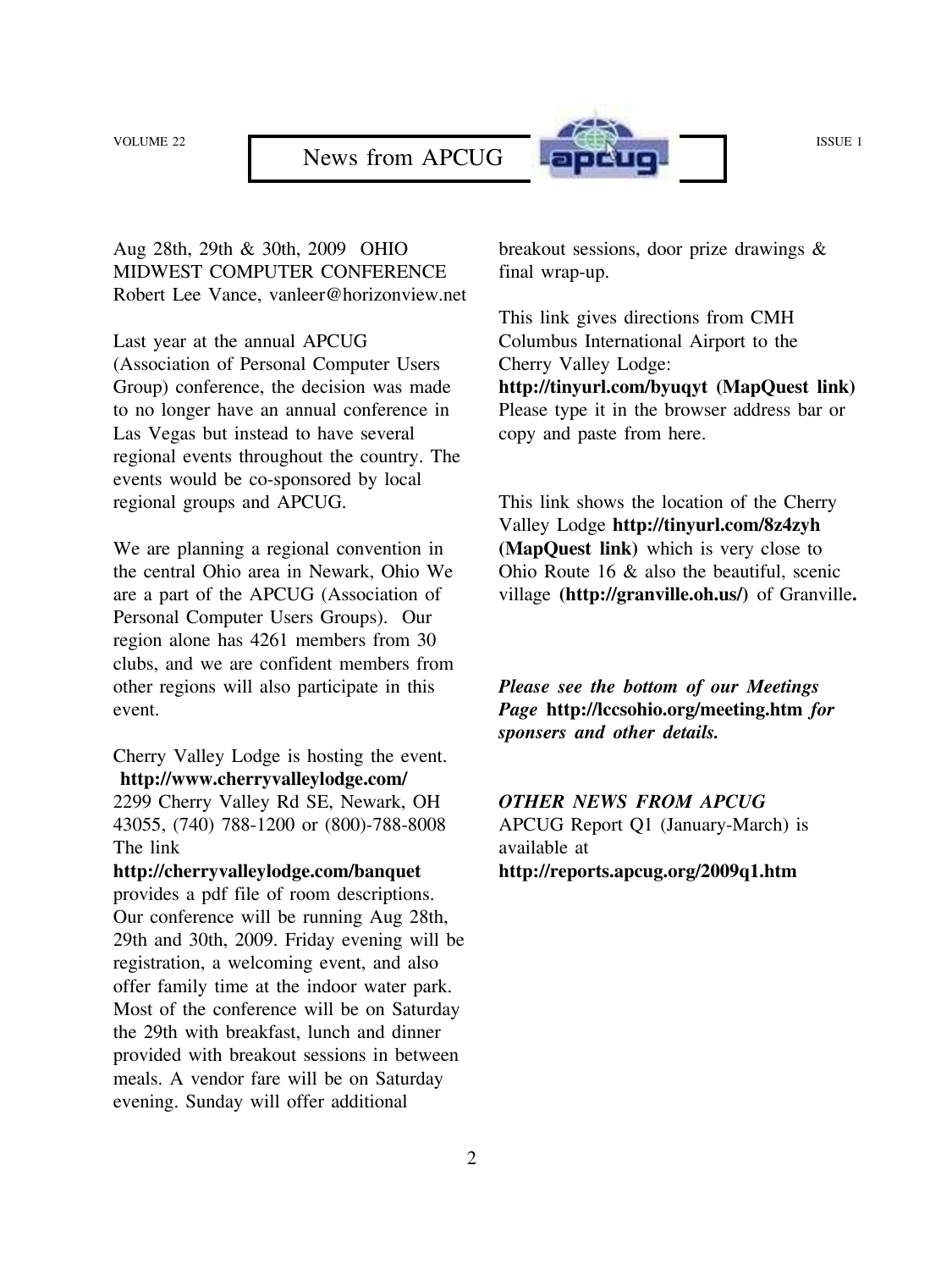# VOLUME 22 **General Meeting Notes** ISSUE 1

#### *THUMB DRIVE QUESTION.*

After the General Meeting, members had questions about thumb drives and their use. Since I had Power Point on my thumb drive, we had a quick lesson. The thumb drive or USB drive is inserted in a rectangular port on the computer. Recent systems have drivers for the USB and it will load in WINDOWS EXPLORER as a drive with its own drive letter. There are a number of ways to save files to USB drives, like drag and drop, copy and paste or right click on an object and send to the drive. You can also go to FILE > SAVE > and locate the thumb drive letter in the drop down menu.

Next we discussed the correct way to remove a thumb drive. First you need to make sure all the thumb drive files you had open are now closed. Find the "Safely Remove Device" icon in the System Tray. The System Tray is the area where you find the time and date. "Safely Remove Device" will be in the lower right corner for most users and appears as a green arrow above a gray shape. Click on the icon and select the correct drive to safely remove it. Occassionally it will say it is not safe to remove the device and I have found when that happens I've had a PDF opened in Acrobat. The solution is to reopen Adobe Acrobat reader and then close it. This happens because I closed the PDF but didn't close out of the Acrobat program so it is still accessing the thumb drive. Now you can ask Windows to remove it again.

Once in a while it will again say it's not safe to remove. At this point you should do a normal shut down of the computer and remove the drive. If you remove the drive without using one of these procedure you can and will lose files and could damage the drive.

#### *PRESENTED TOPIC:*

"Spyware and Identity Theft" Presented and written by Jim Amore January 20, 2009 Definition - "Identity Theft": Theft or misuse of personal or financial identifiers in order to gain something of value and/or facilitate other criminal activity.

We viewed a couple of Power Point presentations and discussed how rampant identity theft and spyware are becoming. As an example, I told of an email from a lady whose purse was stolen along with her cell phone and credit cards. She quickly contacted her husband from a regular phone to warn him. My friend knew it was too late when her husband said he just texted her back with their bank pin number. By the time they got to the bank, all their money was gone. The thief was able to look at the phone contacts and find an entry for her husband (spouse, honey, sweetheart, hubby , ect.) The crook then sent a text message asking hubby for their bank pin number, which he gave him.

Another friend was selling furniture online and completed the sale for a set amount. The buyer sent them a check for \$2000.00 over and above what the furniture cost, telling them to deposit the check and send the extra money to the movers for the furniture. That was an expensive lesson. *(Continued on page 3)*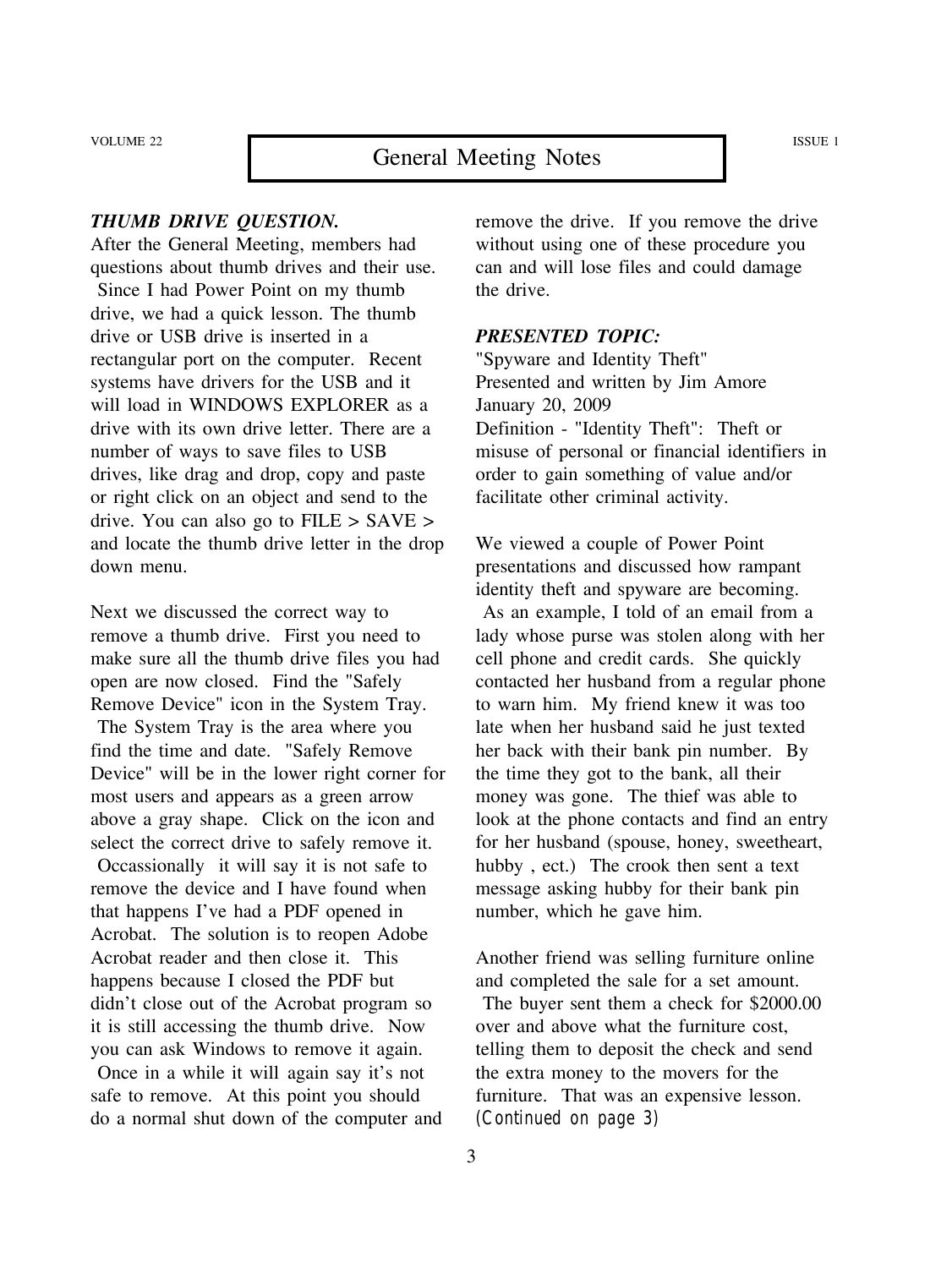#### VOLUME 22 ISSUE 1 *(From page 3: General Meeting)*

Next we reviewed detection programs and the need to keep everything updated, including the antivirus and Windows updates. We installed AVG antivirus and demonstrated how to run it. Next we installed Malwarebytes, Anti-Malware,

CCleaner and Spybot - Search & Destroy and demonstrated their use. I download these programs at **http://www.download.com** where all programs are tested and certified to be spyware free. You do need to be cautious

# Speakers and Events

#### **TechByter Worldwide Editor**

Editor **Bill Blinn**, who has provided input to Adobe's InDesign development team, will provide a glimpse of CS4 applications in action and describe some of the new features at the April General Meeting.

After nearly 20 years on WTVN Radio's Sunday morning program, in early 2006 Technology Corner expanded its reach from Ohio and parts of the surrounding states to worldwide by becoming a podcast. At that time the name changed to TechByter

Worldwide. The program is now in its 25th year.

"I thought the change to being only on the Internet might mean a smaller audience," Blinn says, "but website traffic has increased and so has the number of e-mails from readers and listeners." Streaming audio of the TechByter Worldwide podcasts is available from the website, www.TechByter.com.

# Computer Recycling Events

I was hoping to write a little note about how we were going to have a bigger and better recycling event but after I called our recycler I have some bad news. At this time with the economy the way it is, they will be charging for recycled equipment. I have calls in to other recyclers and will make a decision soon about having an event. Right now I feel we should wait and see what the economy does and try to have one in the

fall. We should only accept CPU's that we can refurbish, 900 mhz or better. We should not take any more CRT monitors and advise people that Best Buy will take them for a cost. I know I was looking forward to this event and we always have a good time doing it and hope we can work something out. I will keep everyone informed.

Jim Amore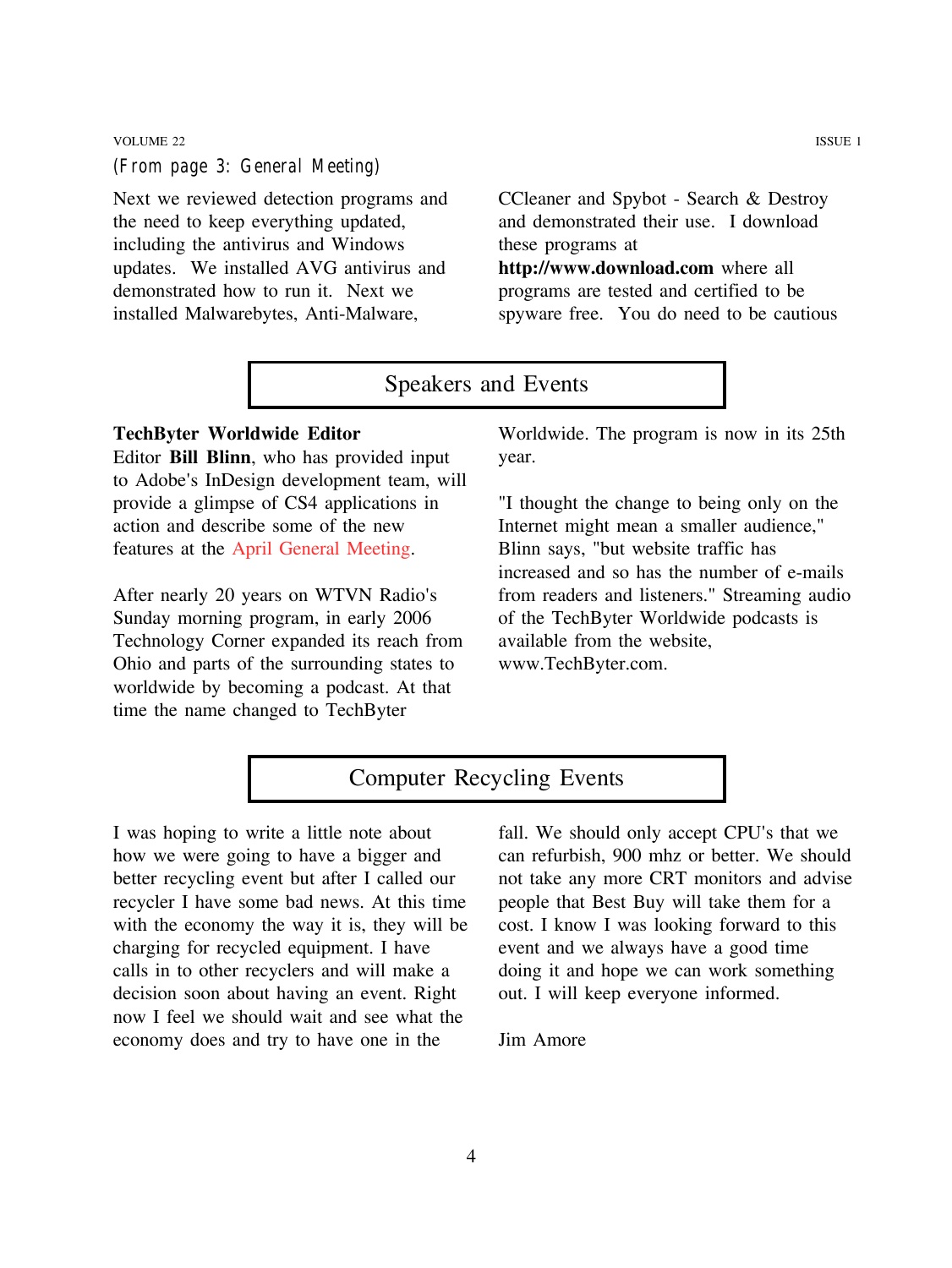#### TEACHING COMMITTEE

Member in attendance: John Dovjak, J David Rinehart, Dave Bibler, Dave Clement and George Hreha.

Absent: Mary Ossa (Weather Conditions)

New Member: J David Rinehart, welcome to the committee.

#### **BUSINESS**

Board Member Emeritus:The current committee members unanimously agreed to install Phyllis Hartroft to the position of Board Member Emeritus of the Teaching Committee. The action is in honor of her past service to the Teaching committee, as well as, the Teaching Program. Thank you Phyllis for all your dedication and hard work.

Temporary Associate Members:

We discussed the Temporary Associate Members position, agreeing we should approach the Executive Board requesting this valuable tool be made permanent. The one year program currently ends in August 2009 and all have agreed, it is a valuable tool for getting new Teachers, as well as, new Aides. The program provides LCCS a golden opportunity to show these folks what we do for the general public, as well as, the service we provide for LCAP. Just in this last Session of classes we have gained 3 new members.

Thumb drives (USBs): We agreed to start using USB memory devices to replace paper manuals, handouts and free CDs which currently are given to the Introductory class students. The use of USBs will save the program money and permit students to easily save and transport their work for viewing at home.March 9 fee increase:The committee unanimously agreed to increase the class registration fee to \$15 which would include the "thumb drive" with the digital programs, handouts and manuals. Beginning with the September classes the registration will increase to \$20. The cost of new PC's and other equipment, such as a new Server, is driving this increase.

#### NComputing:

Dave Clement gave us an introduction to the NComputing idea. It was very enlightening and certainly does have quite a bit of merit. Dave and his committee have been working very hard to get answers and get this project on it's way. Thanks to Dave Clement, Dave Rausch and Kevin Clement for all their effort and work. Executive Board/Trustee position conflict: As I hold an elected office (Trustee) and am on the Executive board, rules prevent me from being counted twice to provide a quorum for meetings. It can be difficult to get our much needed quorum to hold our monthly meeting so a discussion was held to decide who would replace me at the Executive Board meeting. David Rinehart was asked to be my sit in on the board and he accepted.

Meeting concluded at 6:20pm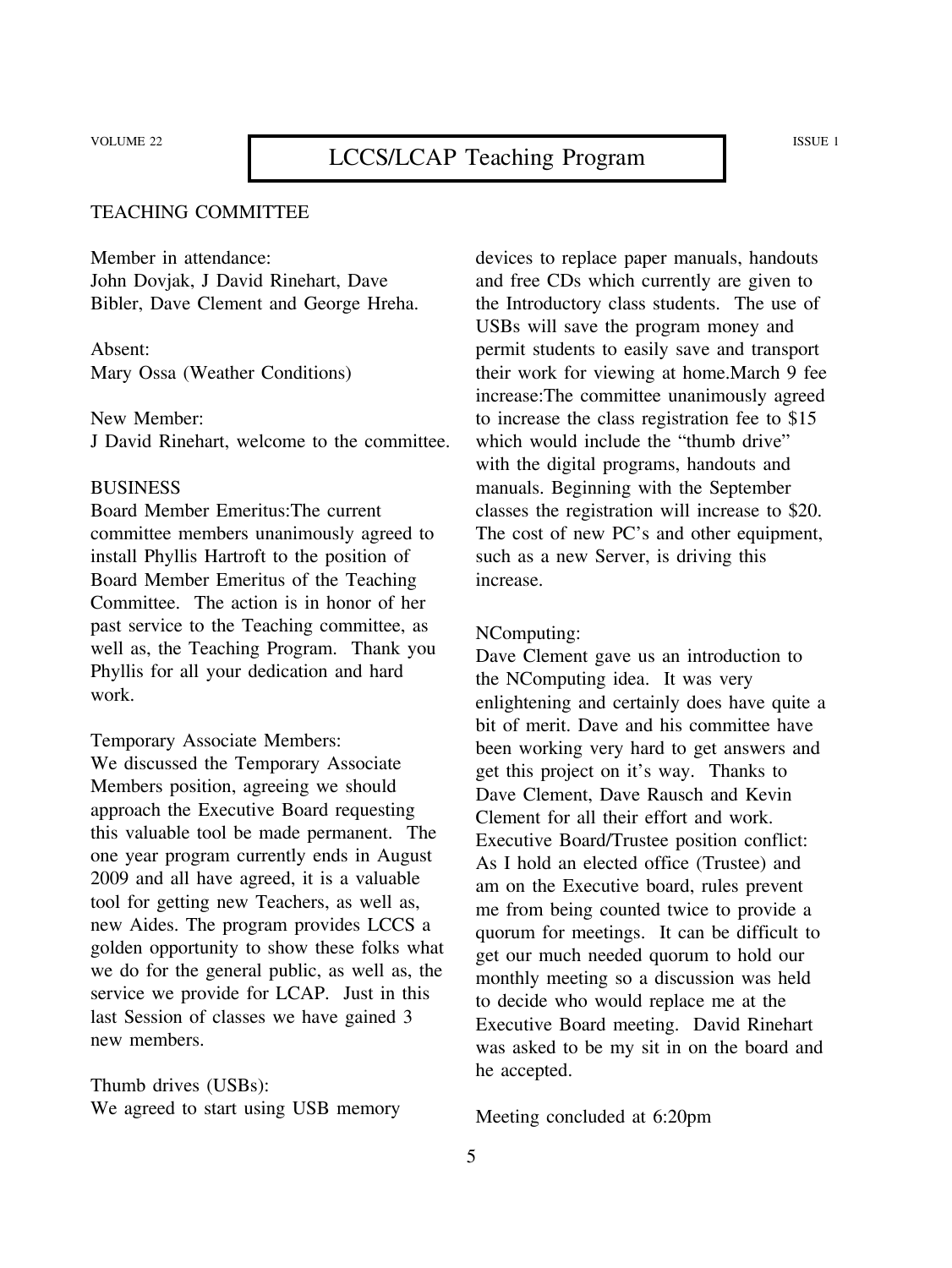VOLUME 22 ISSUE 1

#### January 11th, Linux SIG

The members met for what became more of a Linux "Repair" SIG. Rather than have a demo to show off something new about Linux (Ubuntu) or learn a new process, we had a number of Linux (Ubuntu) machines that needed some work. One computer that had recently be refurbished as a Ubuntu computer wouldn't allow us to login. So with our guru's help we used the LiveCD to access the computer's hard drive and through a series of command line entries we were able to reset the password. Another member was not able to do e-mail on their Ubuntu computer, so a copy of Thunderbird was downloaded and installed. Following that his e-mail account settings were entered and he's up and running. Another member had a problem with monitor resolutions, so again a little command line action helped improve things a bit. However, part of the problem was probably the video card and getting drivers for it. Another member was wanting to set up his laptop so that it would "see" the Windows computer that was located on his home network and be able to share files along with the printers. With Linux it's almost automatic and we were able to see the laptop from another computer in the A-Frame and the laptop was able to see the other computers on the A-Frame's network.

February 1st, Linux SIG

Well, the weather had been bad for the past week or so, and only a couple of brave die hard Linux users came together for this session. No one really had any ideas or concerns, so we had a little "social time" just talking about computers in general. We're looking forward to our next meeting when one member might be able to demonstrate how he uses his laptop Linux computer to control different parts of his home.

#### February 22nd, Linux SIG

Robert Vance continues on the conversion of Mac's to Linux machines. These are the "bubble gum" looking machines. He's become very proficient and can convert several during a SIG meeting if not distracted. Several of us took time to rearrange, consolidate and remove some refurbish/recycle equipment.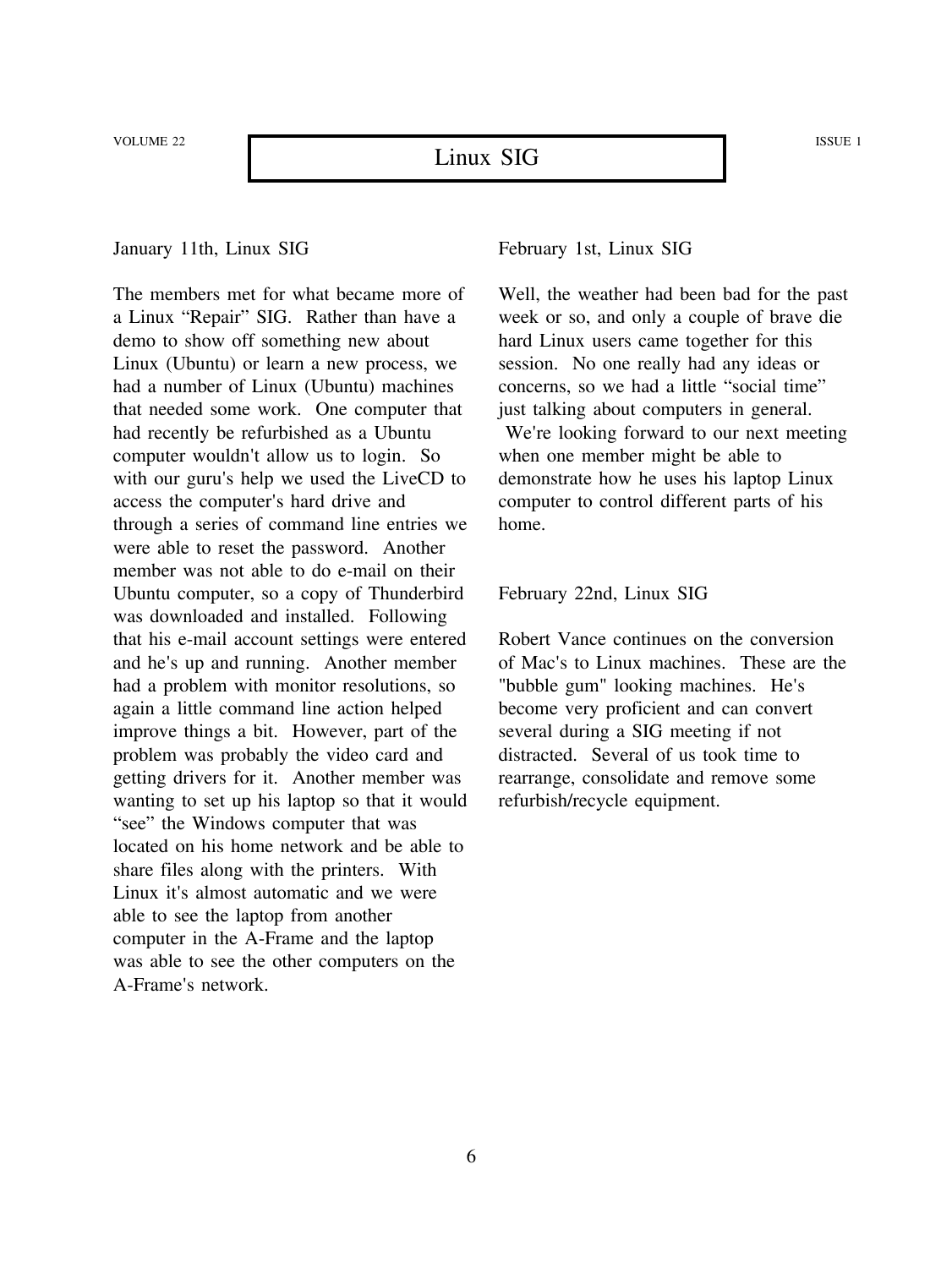#### February General Meeting by Jim Amore

I became ill Monday and was still too sick to make it to the meetings on Tuesday so I decided to join the meeting from home. I know Everett has broadcast the meetings live for at least 6 months and this was a good opportunity for me to see how it works from home. I set up my computer with TeamSpeak client and looked up the log-in info from the fall copy of Random Bits. I waited until almost 7 pm when the computer was finally on line and I logged

on. I was pleasantly surprised with the sound. Everett gave me an IP address to view some still pictures he took of the meeting. Then he configured live streaming and I was able to view with media player with good quality. The only thing I would improve on is to have the camera in the back of the room.. I see a lot of potential and I wish I would have recorded it but we should work on that in the future. Good job Everett and thank you.

## Tip or Treat

Windows users can use the Windows logo key, usually second from the left on the bottom row, with other keys to do things quickly. If you are shopping for a gift and the other person comes in the room*,* just press the Windows key and the letter M to minimize everything. Windows key + shift +M returns all windows to the previous setting.

Linux users can use ALT+F2 for a quick way to open an application. Example: ALT+F2, type firefox then hit ENTER or click RUN. Before you finish typing firefox it will have filled in the name for you. You may also select applications from a list.

Firefox users can use the Control key  $+ W$  to close a tab or Control  $+$  Shift key  $+$  W to close the browser window. Control + T opens a new tab in many browsers.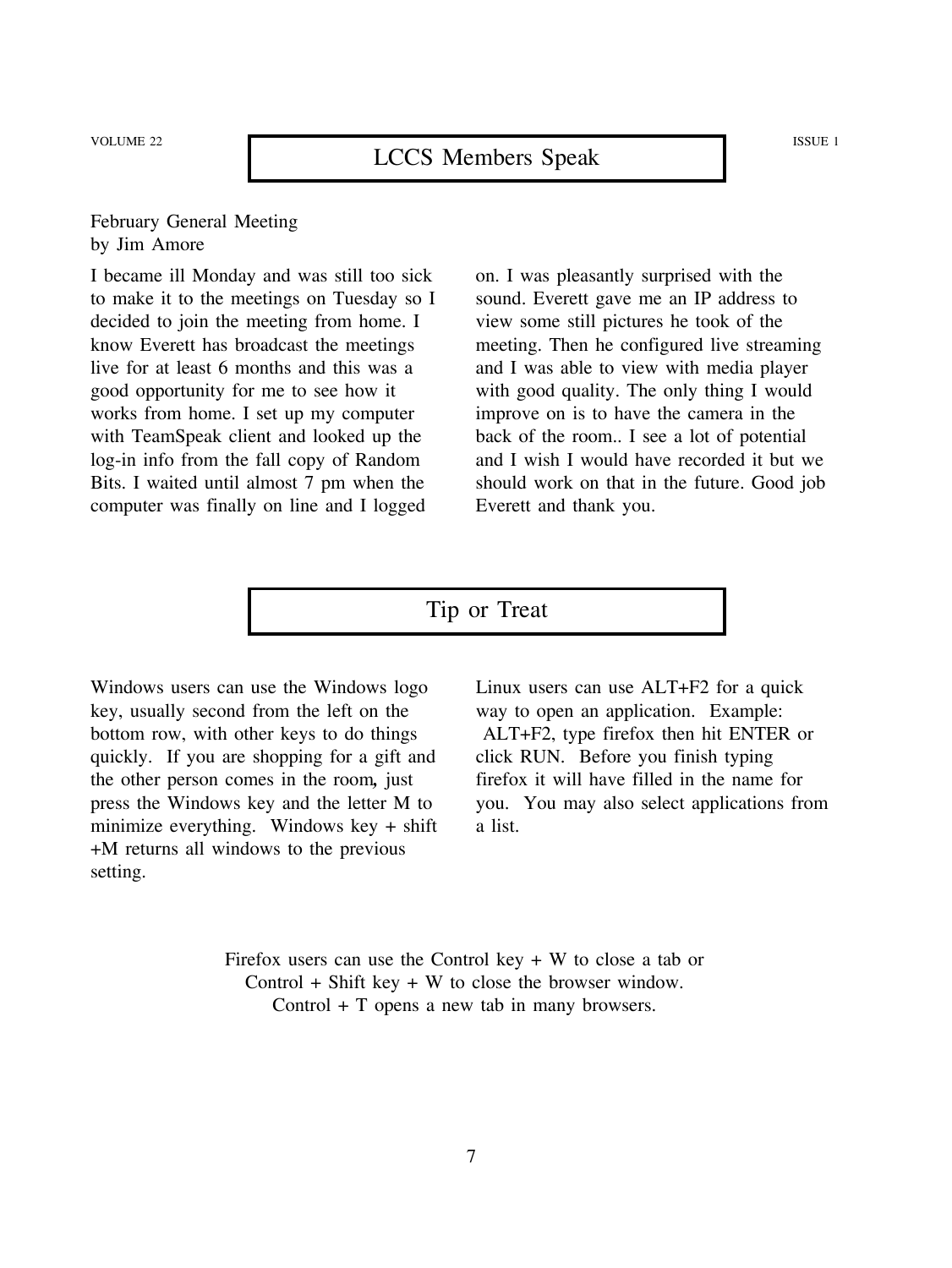VOLUME 22 ISSUE 1

#### **WELCOME NEW MEMBERS**

**January through February**

Harold L. Davis Tamara English Bruce Frey Dallas George Dan W. Grieves Gary Mullins Ann Ogle David Rinehart Jason Roffey Richard Sillin

Raynola St.Clair John Theos [rejoined] Ursula Ulrich

#### **RENEWING MEMBERS**

**January through February**

Jim & Jaci Amore Ken Baker Ted & Carol Berry Merlyn Gage Don Grube Dave Hickle Nancy Jackson Patricia Laskay Ryan Meldahl Kemp O'Dell Mary Ossa Tom & Betty Rogers

Ed Schilling Sally Thompson George Wagner Steve Williams John Adam Jerry Bruntz Mildred Evans Bonnie Farmer Norma Franklin George Gordon Joe & Mary Ann Higginbotham

John Koenig Russell Macy Phyllis McCauley Phyllis Miller Shirley Palmer Paul Rauch Paul & Ardis Reed Nancy Rowe Jeannine Snow William VanAllen Charles Wilson Mr.&Mrs. James D. Wilson

*Current members will receive a postal mail notice with a prorated dues billing. This is an effort to get everyone on a common due date. A complete explanation may be found online in the Forum.*